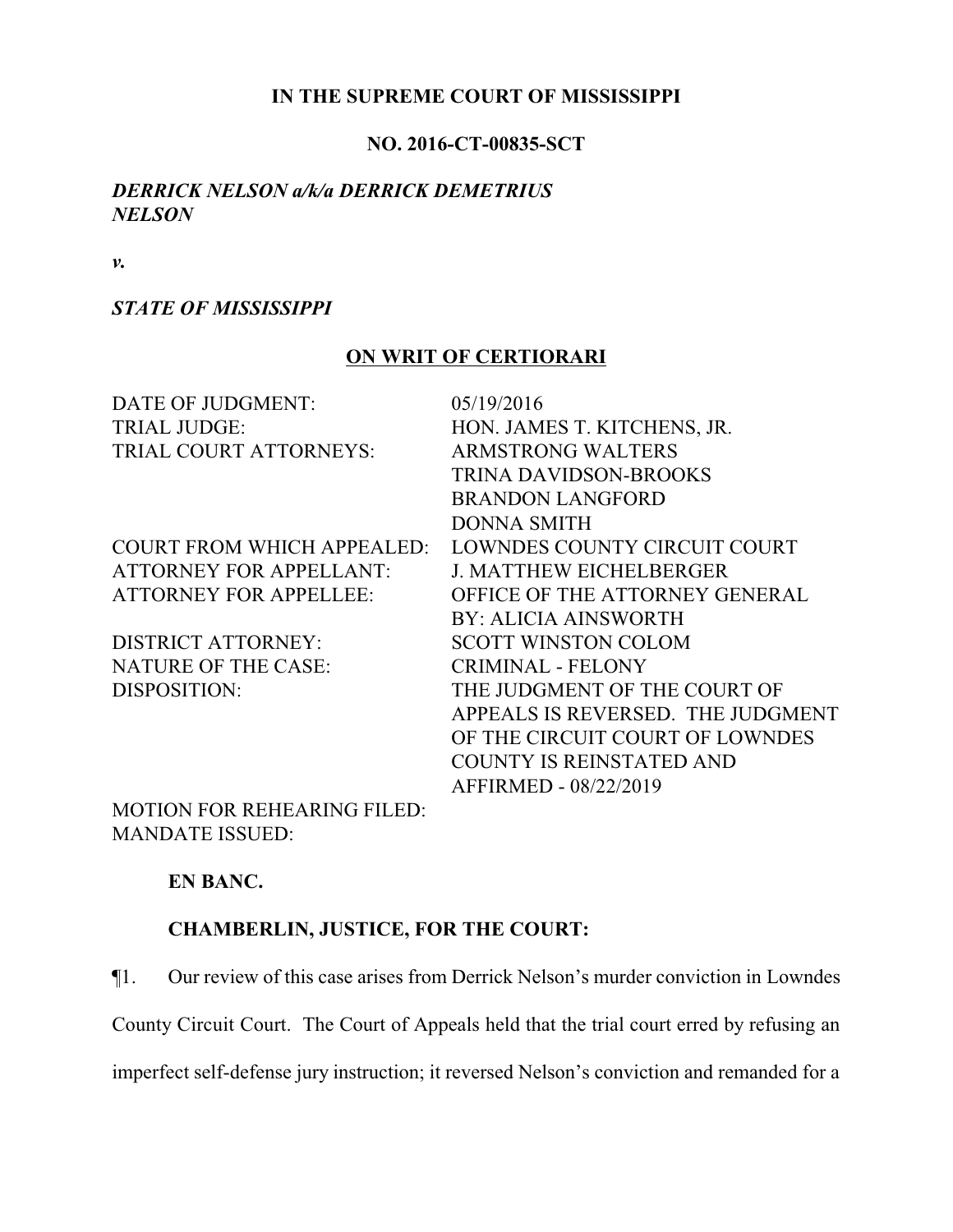new trial. *Nelson v. State*, No. 2016-KA-00835-COA, 2018 WL 5603699, at \*1 (Miss. Ct. App. Oct. 30, 2018).<sup>1</sup> The State filed a petition for a writ of certiorari, which we granted. Because no evidentiary basis in the record supports the grant of an imperfect self-defense jury instruction, we reverse the judgment of the Court of Appeals. While the Court of Appeals did not reach Nelson's argument that the State deprived him of a fair trial, we review it and find no reversible error. Thus, we affirm Nelson's murder conviction and sentence of life imprisonment.

## **FACTS AND PROCEDURAL HISTORY**

¶2. On the evening of May 4, 2013, Nelson was celebrating his younger brother's graduation at his mother's house. Nelson's mother, Chiquita Nelson, two sisters and his mother's boyfriend, Willie Hood, Jr., also attended the party. Everyone had been drinking at the party, including Hood, who was intoxicated.<sup>2</sup> The celebration, though, ended tragically when Nelson shot Hood.

¶3. According to Nelson's statement to Officer George Harris, Nelson and Hood had argued over the keys to Hood's car, which was parked in the driveway. Nelson was attempting to stop Hood from driving. Hood told Nelson that Nelson could have Hood's car because he could get another one. Nelson then took the keys to Hood's car out of the vehicle and held them. Hood then started walking up the street. He returned, though, "hipe[d] up

<sup>&</sup>lt;sup>1</sup> Judge Fair wrote the majority opinion, which was joined by Chief Judge Lee and Judges Barnes, Carlton, Greenlee, Westbrooks and Tindell. Judge Jack Wilson dissented, joined by Judges Irving and Griffis.

<sup>&</sup>lt;sup>2</sup> It was undisputed at trial that Hood was intoxicated; his blood alcohol content that evening was later determined to be .21 percent.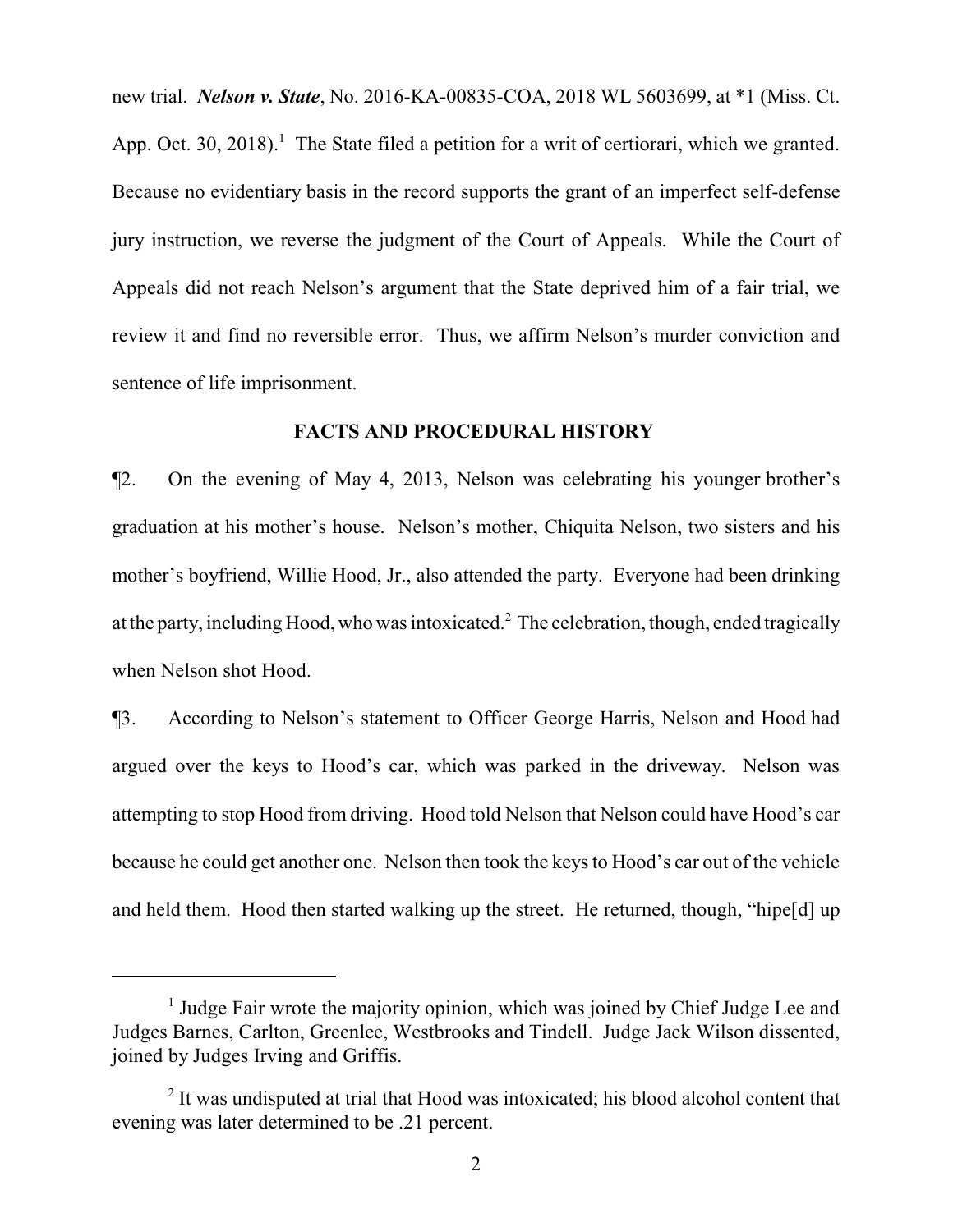and talking loud." Nelson maintained that his sister Asia Nelson told him to give Hood's keys back to Hood since Hood would not have had the car if it had not been for her. Nelson stated that he placed the keys in Hood's hand.

¶4. After talking with his mother and Asia about Hood, Nelson walked to the mailbox and called his friend Smiley for a ride. Soon, Smiley pulled up in a white Dodge Charger. Nelson walked back to tell his mother that he was leaving; Asia, Nelson's mother and Hood were arguing. Nelson claimed that Hood was "jumping around talking loud" and tried to break the driver's side window of his car with his bare fist. Hood ended up breaking a wind guard on the vehicle. He also grabbed a beer bottle and threw it in Nelson's direction; the bottle glanced off Nelson's shoulder and burst against the rear window of Hood's car. Nelson's other sister, Kinuna Davis, later told Officer L.C. Cockrell that Hood was hitting his car with a beer bottle, that the beer bottle shattered on Hood's vehicle and that "some of the glass got on" Nelson, upsetting him.

¶5. At that point, Nelson reached into the Charger, which was parked on the street, and withdrew a black handgun from the passenger seat. He held the gun in his right hand, fired two shots<sup>3</sup> into the air and told Hood to "chill out" because he was not trying to hurt him. ¶6. According to Nelson, Hood then walked up to him, and they began to wrestle.<sup>4</sup> Nelson stated that they locked up and wrestled from the back of Hood's vehicle to the front.

<sup>&</sup>lt;sup>3</sup> Davis told Officer Cockrell that Nelson fired three or four shots. Officer Austin Shepard recovered four shells from the crime scene.

<sup>&</sup>lt;sup>4</sup> In her statement after the shooting, Davis told Officer Cockrell that Hood walked away from Nelson after the shots were fired and started to "go around his car." At trial, she testified that she recalled saying this to Officer Cockrell.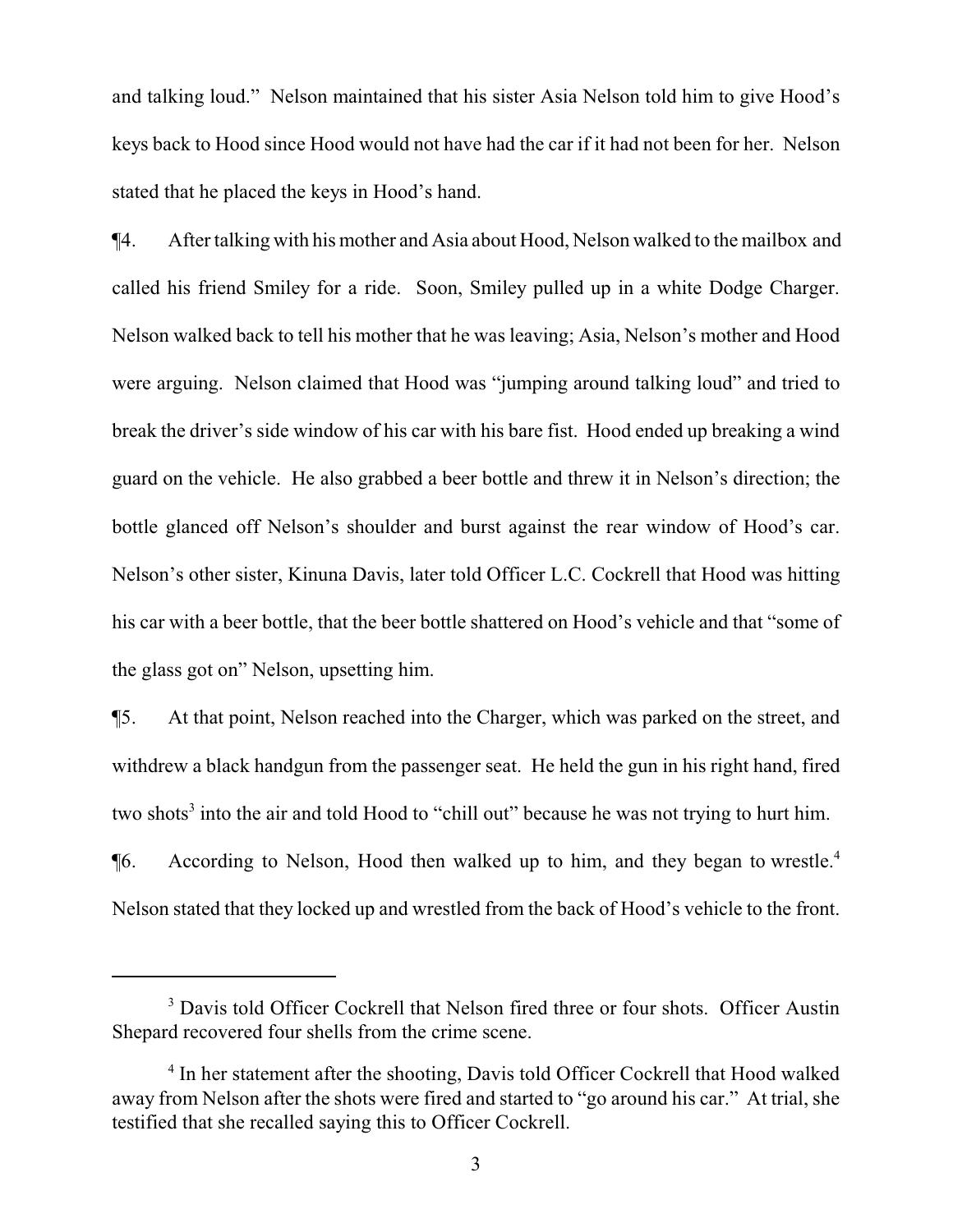Nelson told officers that the "gun went off" when they fell back onto the hood of the car. Dr. Brent Davis, a forensic pathologist, later determined that the cause of Hood's death was a gunshot wound to the head. Davis also determined that Hood's death was a homicide.

¶7. Nelson recounted that he did not really remember what happened after the shot. He stated that he was standing there in shock and that he threw his hands into the air. When his hands went up, Nelson stated that the gun left his hands. Asia and Davis testified that Nelson threw the gun over a fence. Officer Harris later recovered the gun on the other side of the fence that bordered an adjacent lot.

¶8. After the shooting, Nelson got into the Charger and drove away. Smiley dropped him at a friend's house. Later, Nelson called Chief McQueen who went and picked Nelson up from his friend's house.

¶9. At trial, Davis failed to recall portions of her statement to Officer Cockrell on the night of the shooting. In her statement that night, Davis had stated that "My brother Derrick Nelson grabbed Willie Hood, Jr.[,] from behind and put his hands around his neck. Derrick place [sic] Willie Hood, Jr.[,] on the car and shot Willie Hood, Jr.[,] in the head." At trial, Davis testified that she remembered having made a similar statement to Officer Cockrell but that she did not remember its actually having happened that way. 5

¶10. Davis did testify, though, that Hood "always acts, you know, crazy. We're used to that." She stated that Hood's acting crazy meant that "he beats up on things. Himself, you know, stuff like that. He does things like that." Also, Davis testified that Hood "kind of

 $<sup>5</sup>$  The trial court granted a limiting instruction that told the jury that it could only</sup> consider as impeachment evidence the portions of Davis's prior statement that she recanted or that she could not recall having made.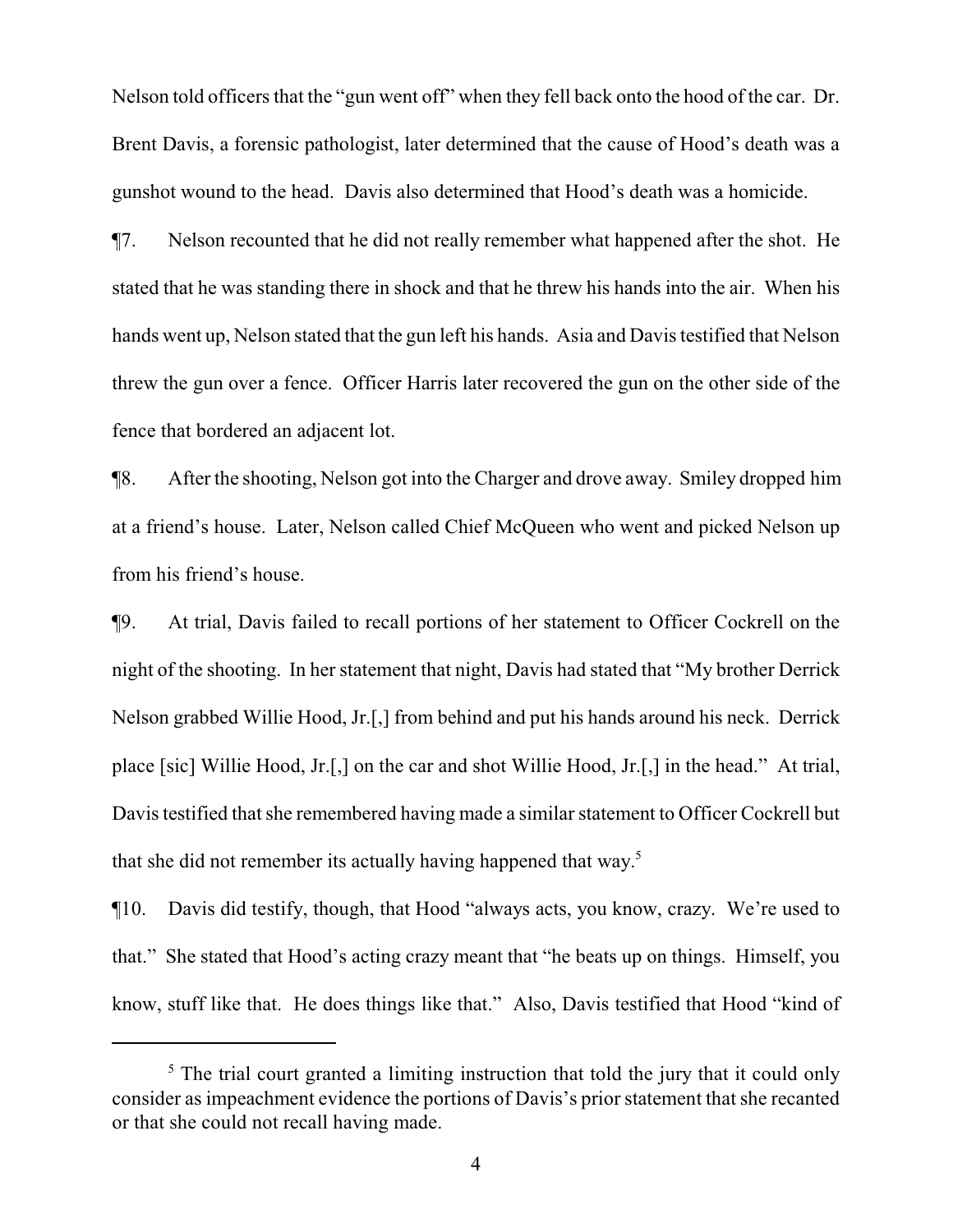turned up a little bit after" Nelson fired the gun into the air. Ultimately, though, Davis did not recall the specifics of the actual fight. The following exchange took place on crossexamination:

Counsel: But today as you sit in the stand, do you know how the actual altercation that ended up with Willie Hood being shot? [sic] Davis: No. Counsel: Do you recall seeing exactly what happened? Davis: No.

¶11. Similar to Davis, Asia—when testifying at trial—did not recall portions of the statement she had made to Officer Watkins on the night of the shooting. She testified that she had told Officer Watkins that "I then seen [sic] Derrick walk up and shoot Willie Hood in the head." At trial, though, she testified that the shooting had actually occurred when Nelson and Hood were fighting and that her prior statement to Officer Watkins did not accurately describe the shooting.<sup>6</sup>

¶12. Asia also testified that the argument that evening was "normal. It's always arguments and altercations" between Chiquita, Nelson and Hood She did testify, though, that after Nelson fired the gun in the air, Hood grabbed Nelson "like . . . why did you shoot the gun in the air type of grab." According to Asia, after Hood grabbed Nelson, the argument moved from the street to the front yard "[a]nd it was the same argument, like what happened in the road . . . ." When asked if she meant the argument was a verbal argument after the gun had been fired, Asia replied, "Yes, sir." Also, when asked how far apart Hood and Nelson were

 $6$  The limiting instruction also applied to those portions of Asia's statement that she recanted or that she could not recall having made.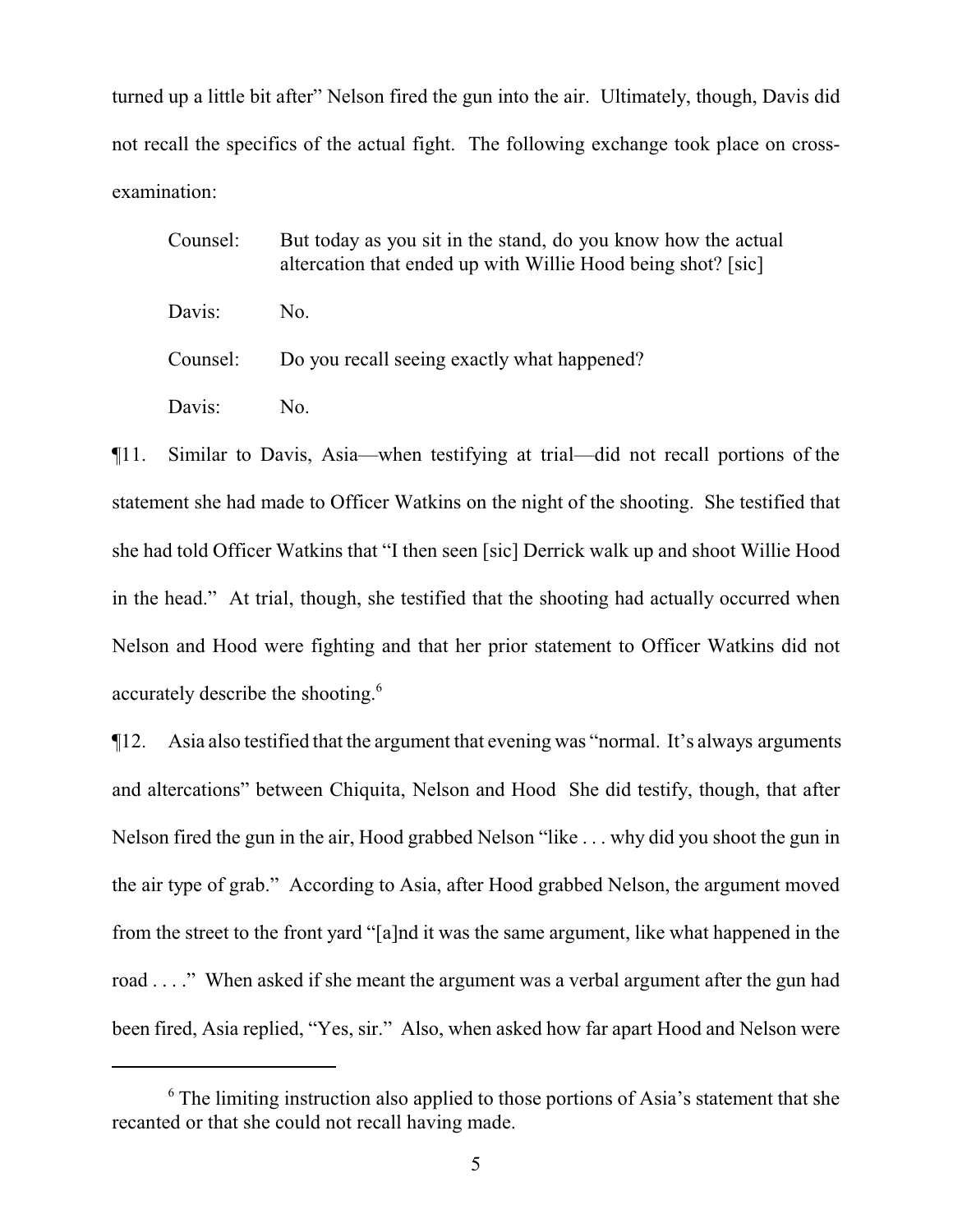in the argument in the front yard after the first shots had been fired, Asia replied, "They were like face-to-face."

¶13. Regarding the fight along Hood's vehicle, Asia testified that at the front of the car the fight was "just wild." She testified that she did not see the shooting but only saw Hood on the ground after hearing the gunshot.

¶14. Further, Asia recounted similar altercations between Hood and Nelson in the past. In those altercations, Asia testified that it was "[j]ust wild swinging" by Hood. Asia also stood up fromthe witness stand to demonstrate what she meant by "wild swinging": "Just swinging like, just every where [sic]."

¶15. Nelson was indicted for murder and was tried. The trial court instructed the jury on first-degree murder, second-degree murder, misdemeanor manslaughter, heat-of-passion manslaughter, culpable-negligence manslaughter, accident, and self-defense. Nelson requested that the jury also be instructed on imperfect self-defense. While the trial court originally granted an imperfect self-defense instruction, it later withdrew the instruction and refused it.

¶16. The jury convicted Nelson of first-degree murder. Nelson appealed, and we assigned the case to the Court of Appeals. Nelson raised three issues. First, he argued that the trial court erred in refusing the imperfect self-defense jury instruction. Second, he argued that the State commented on Nelson's silence in closing argument and deprived him of a fair trial. Third, he argued that the evidence was insufficient to support the jury's verdict. The Court of Appeals held that the evidence was sufficient to sustain a first-degree murder conviction, but it reversed Nelson's conviction, due to the trial court's refusal of the imperfect self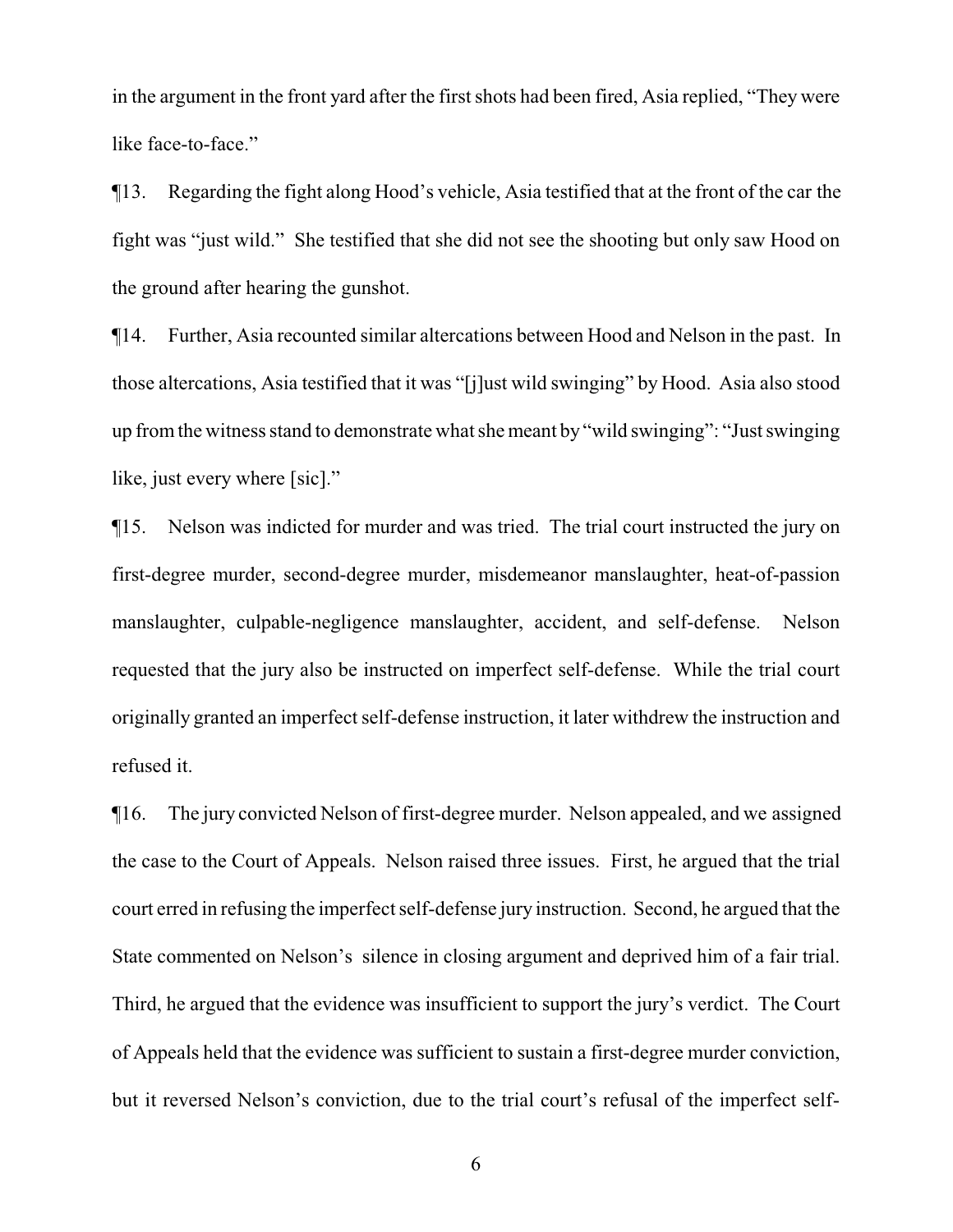defense instruction, and remanded the case for a new trial. The State filed a petition for a writ of certiorari, which we granted.

¶17. After review, we reverse the judgment of the Court of Appeals because no evidentiary foundation in the record supports the grant of an imperfect self-defense instruction. We do agree, however, with the Court of Appeals that the evidence is sufficient to support the murder conviction. Since the Court of Appeals did not reach Nelson's fair-trial issue, we review it, and we find no reversible error. Thus, we reverse the decision of the Court of Appeals, and we affirm Nelson's murder conviction and sentence.

#### **ANALYSIS**

## **I. Imperfect Self-Defense Jury Instruction**

¶18. "Jury instructions are generally within the discretion of the trial court and the settled standard of review is abuse of discretion." *Bailey v. State*, 78 So. 3d 308, 315 (Miss. 2012) (citing *Newell v. State*, 49 So. 3d 66, 73 (Miss. 2010)). Jury instructions "are to be read together as a whole, with no one instruction to be read alone or taken out of context. When read together, if the jury instructions fairly state the law of the case and create no injustice, then no reversible error will be found." *Id.* (internal quotation marks omitted) (quoting *Young v. State*, 891 So. 2d 813, 819 (Miss. 2005)). We have "held that '[a] defendant is entitled to have jury instructions given which present his theory of the case; however, this entitlement is limited in that the court may refuse an instruction which incorrectly states the law, is covered fairly elsewhere in the instructions, or is without foundation in the evidence.'" *Id.* (quoting *Hearn v. State*, 3 So. 3d 722, 738 (Miss. 2008)).

¶19. We have recently noted the distinctions between self-defense and imperfect self-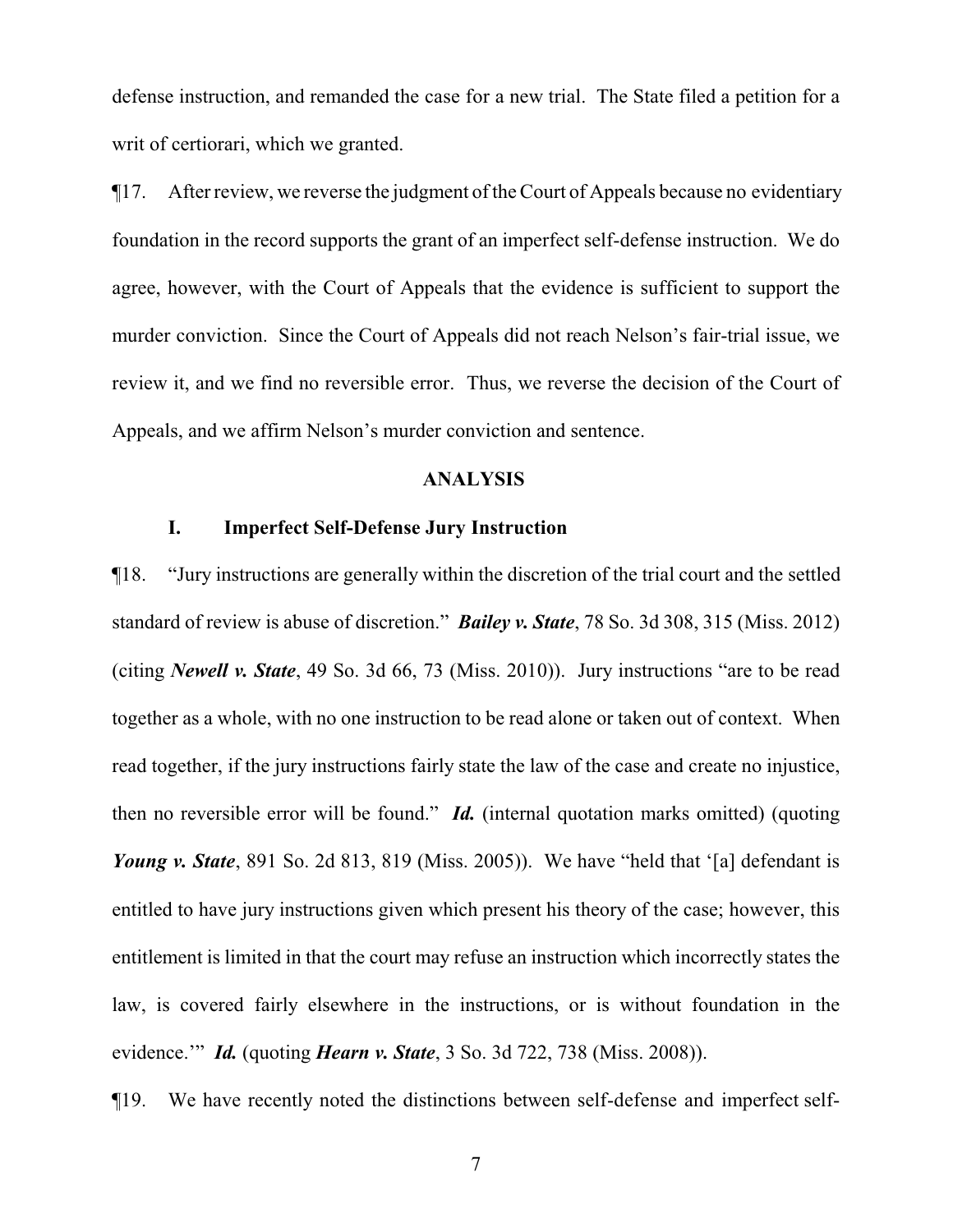defense:

Self[-]defense or justifiable homicide is a *defense* to a criminal act. *Ronk v. State*, 172 So. 3d 1112, 1126 (¶ 22) (Miss. 2015). "Self-defense is codified at Mississippi Code Section 97–3–15(f), which provides that the killing of a human being is justifiable '[w]hen committed in the lawful defense of one's own person or any other human being, where there shall be reasonable ground to apprehend a design to commit a felony or to do some great personal injury, and there shall be imminent danger of such design being accomplished.'" *Byrd v. State*, 158 So. 3d 1146, 1151 (¶ 16) (Miss. 2015) (quoting Miss. Code Ann.  $\S 97-3-15(f)$ ). "The apprehension or fear that will justify killing another in self-defense must appear objectively real to a reasonable person of average prudence." *Batiste v. State*, 121 So. 3d 808, 845 (¶ 74) (Miss. 2013). Stated another way, "[t]he actor's apprehension must be objectively reasonable before his homicide is justified." *Cook v. State*, 467 So. 2d 203, 207 (Miss. 1985).

"Unlike true self-defense, imperfect self-defense is *not a defense* to a criminal act." *Ronk v. State*, 172 So. 3d 1112, 1126 (¶ 22) (Miss. 2015). "Rather, under the theory of imperfect self-defense, an intentional killing may be considered manslaughter if done without malice but under a bona fide (but unfounded) belief that it was necessary to prevent death or great bodily harm." Id. Contrary to the objective reasonableness of an actor engaged in true self-defense constituting a justifiable homicide, "[w]here [an] actor's apprehension is only subjectively, in his or her own mind, reasonable, the homicide is Section 97–3–35 [heat of passion] manslaughter." *Cook*, 467 So. 2d at 207. Thus, "the homicide is manslaughter where the defendant acted under the bona fide belief of necessity, without objectively reasonable cause therefor[.]" *Id.*

*Brown v. State*, 222 So. 3d 302, 307 (Miss. 2017) (alterations in original) (footnote omitted).

Thus, a trial court does not "abuse its discretion by refusing to instruct the jury on imperfect

self-defense . . . [when] the requested instruction [is] without foundation in the evidence."

*Morgan v. State*, 117 So. 3d 619, 623 (Miss. 2013).

¶20. Here, there is no foundation in the evidence for an imperfect self-defense instruction.

Nelson did not present an imperfect self-defense theory. No evidence—testamentary or

otherwise—was presented from which a jury could have determined that Nelson "killed . .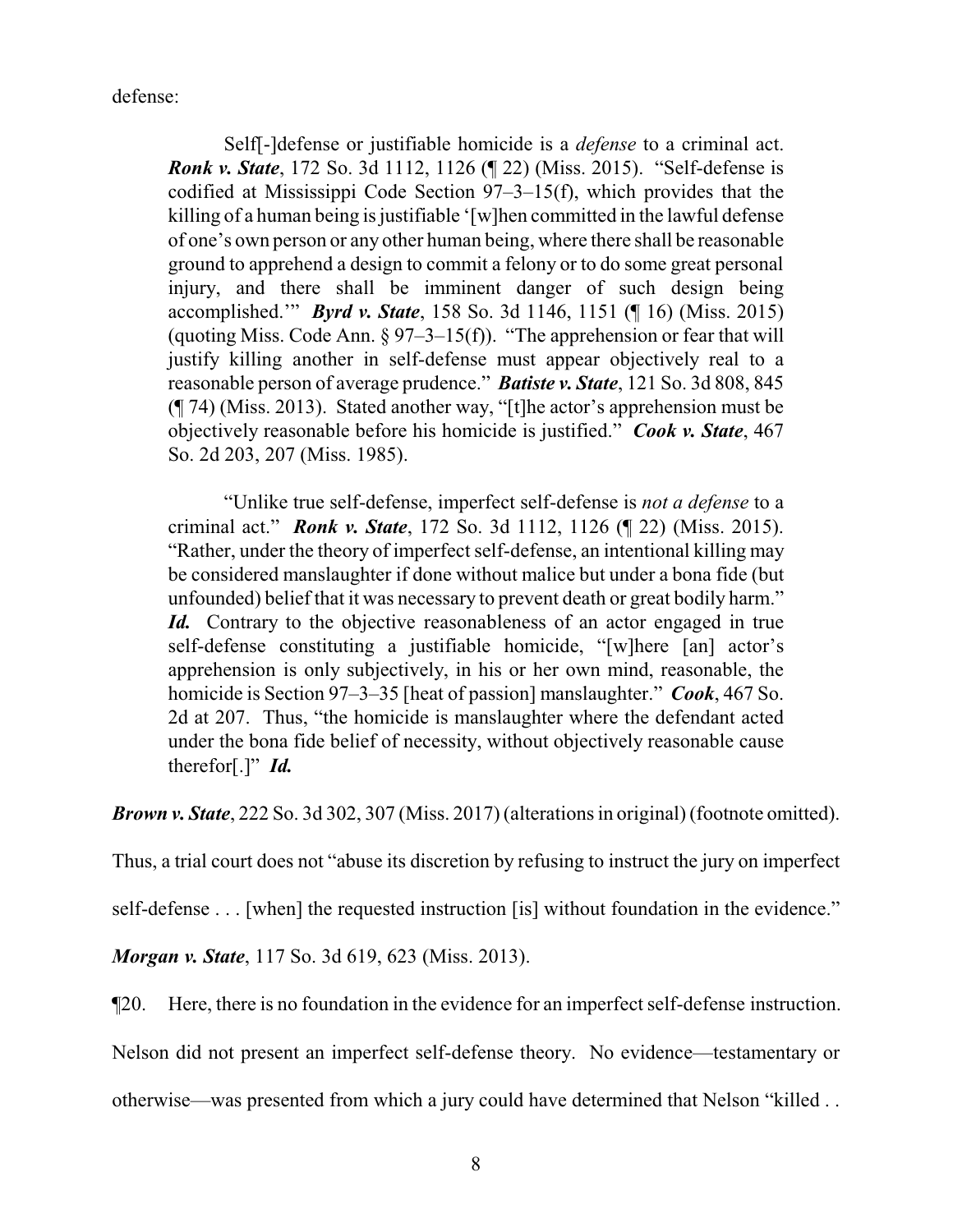. Hood without malice, under a bona fide, but unfounded belief that it was necessary . . . to prevent . . . Hood . . . from inflicting death or great bodily harm upon Derrick Nelson."

¶21. There is no evidence in the record of Nelson's "bona fide . . . belief that it was necessary" to kill Hood. Aside from Nelson's argument that the shooting was in self-defense (a defense that is only concerned with whether the defendant's belief is objectively reasonable),<sup>7</sup> Nelson advanced a theory of an accidental shooting. He relied on his statement to Officer Harris that the gun just "went off." No testimony or other evidence at trial supported the conclusion that Nelson had believed it necessary to kill Hood.<sup>8</sup>

¶22. Further, no witness testified or implied that Nelson shot Hood in order to protect himself. Davis testified that she did not recall seeing exactly what happened and did not know how Hood ended up being shot. Likewise, Asia did not see Hood's being shot; she only saw Hood on the ground after hearing the gunshot.

¶23. There is no evidence in the record from which the jury could have inferred that Nelson felt threatened by this particular argument with Hood. The only differentiating factor in this

. . . .

 $<sup>7</sup>$  The issue of whether there is an evidentiary foundation in the record to support the</sup> grant of Nelson's self-defense instruction is not before us.

<sup>&</sup>lt;sup>8</sup> Besides her argument on actual self-defense, defense counsel agreed with this conclusion. In closing argument, defense counsel stated,

There's no evidence in front of you that Derrick Nelson intended to fire that gun. There's no evidence in front of you that he decided well, I'm just going to kill this guy.

The only evidence you have in front of you is that there was a fight, a physical fight, and Willie Hood was shot. We submit to you that that was an accidental shot. Nobody intended that gun to go off.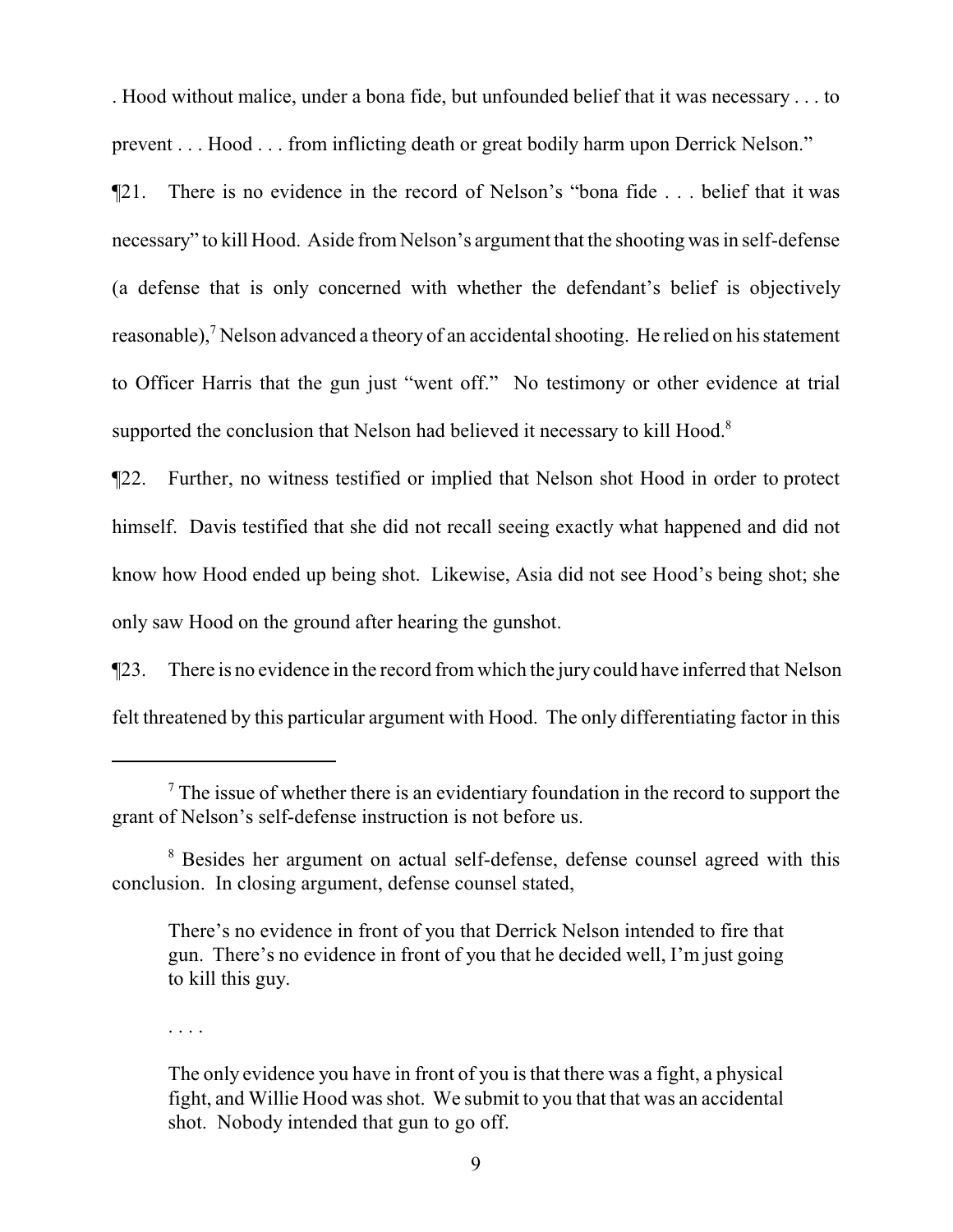altercation and past altercations was Nelson's decision to introduce a firearm into the ruckus after the beer bottle smashed on Hood's vehicle, spraying Nelson with some glass.

¶24. The evidence on which the Court of Appeals relied as an evidentiary foundation for the instruction is insufficient. *Nelson*, 2018 WL 5603699, at \*2–4. No reasonable juror could have inferred what Nelson's subjective belief was concerning the necessity to shoot Hood. Without any evidence of Nelson's bona fide belief that it was necessary to kill Hood to protect himself, there is no foundation in the evidence for the grant of the imperfect selfdefense instruction.

¶25. Indeed, the actual evidence of Nelson's *subjective* belief supports the trial court's refusal of the instruction. In her statement to Officer Cockrell, Davis recounted that Nelson "got upset" after the beer bottle smashed. Also, according to Nelson, he told Hood to "chill out" after firing the handgun and that no one was trying to hurt him. Further, Nelson maintained that he "was just standing there in shock" after the gun "went off." These indications of Nelson's subjective belief about the shooting do not support the theory that Nelson killed Hood under a belief that doing so was necessary to his self-defense.

¶26. We emphasize that Mississippi law provides that "every accused has a fundamental right to have [their] theory of the case presented to a jury, even if the evidence is minimal." *Chinn v. State*, 958 So. 2d 1223, 1225 (Miss. 2007). Also, "[i]n homicide cases, the trial court should instruct the jury about a defendant's theories of defense, justification, or excuse that are supported by the evidence, no matter how meager or unlikely." *Brown*, 39 So. 3d at 899 (internal quotation marks omitted) (quoting *Evans v. State*, 797 So. 2d 811, 815 (Miss. 2000)). Nelson, though, had to offer some evidence to support his imperfect self-defense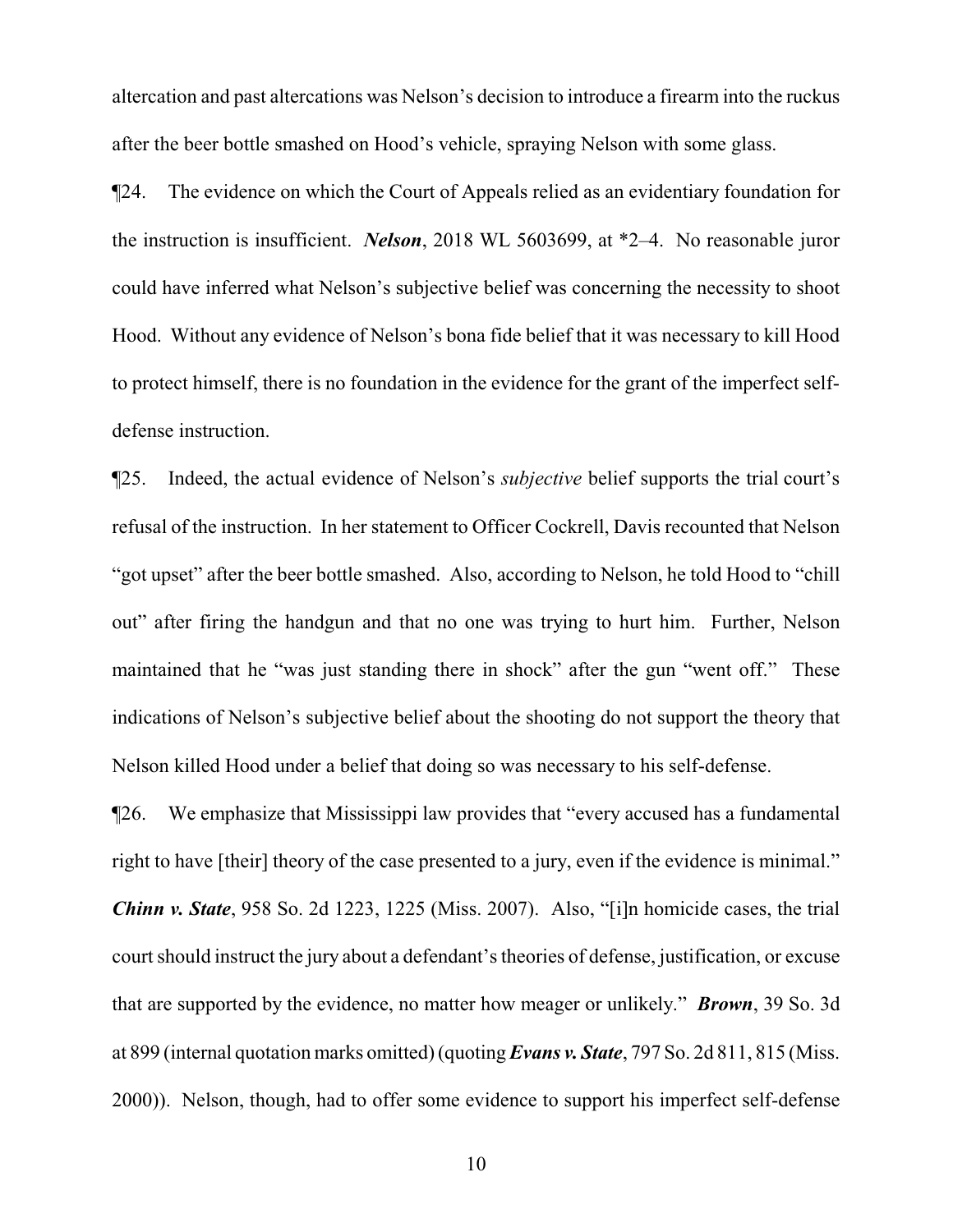theory before the trial court was obligated to instruct the jury on it. *See Drake v. State*, 800 So. 2d 508, 518 (Miss. 2001) ("[A] lesser-included offense instruction should never be granted on the basis of pure speculation." (internal quotation marks omitted) (quoting *Fairchild v. State*, 459 So. 2d 793, 801 (Miss. 1984))). The trial court here realized this and instructed the jury that the "verdict should be based on the evidence and not upon speculation, guesswork, or conjecture." The jury would have been forced to speculate or guess as to Nelson's subjective belief given the record evidence here. For instance, the Court of Appeals' reliance on the weight disparity between the two men, Hood's actions that night and in the past and Nelson's flight from the scene do not support the inference that Nelson *subjectively* believed that it was necessary to kill Hood to protect himself. <sup>9</sup> *Nelson*, 2018 WL 5603699, at  $*2$ . There simply was no evidence of Nelson's subjective belief that it was necessary to kill Hood. Thus, the trial court properly refused the imperfect self-defense instruction.

#### **II. Defendant's Right to Remain Silent**

¶27. Nelson alleges that the prosecutor deprived him of a fair trial by commenting during closing argument on Nelson's decision to not testify. The State responds that the prosecutor did not comment directly on Nelson's failure to testify and did not imply that Nelson's

<sup>&</sup>lt;sup>9</sup> Recall that the trial court instructed the jury on self-defense. In deliberations, the jury was in a position to look at this evidence from an objective standard to determine if Nelson had acted in self-defense. The jury rejected this theory. Further, we acknowledge that a defendant's subjective belief can be shown by evidence other than the defendant's own testimony. Evidence that the defendant *subjectively* believed that self-defense was necessary could come in any number of forms at trial. Here, though, no such evidence was entered at trial from which the jury could infer Nelson subjectively believed that it was necessary to kill Hood in order to protect himself.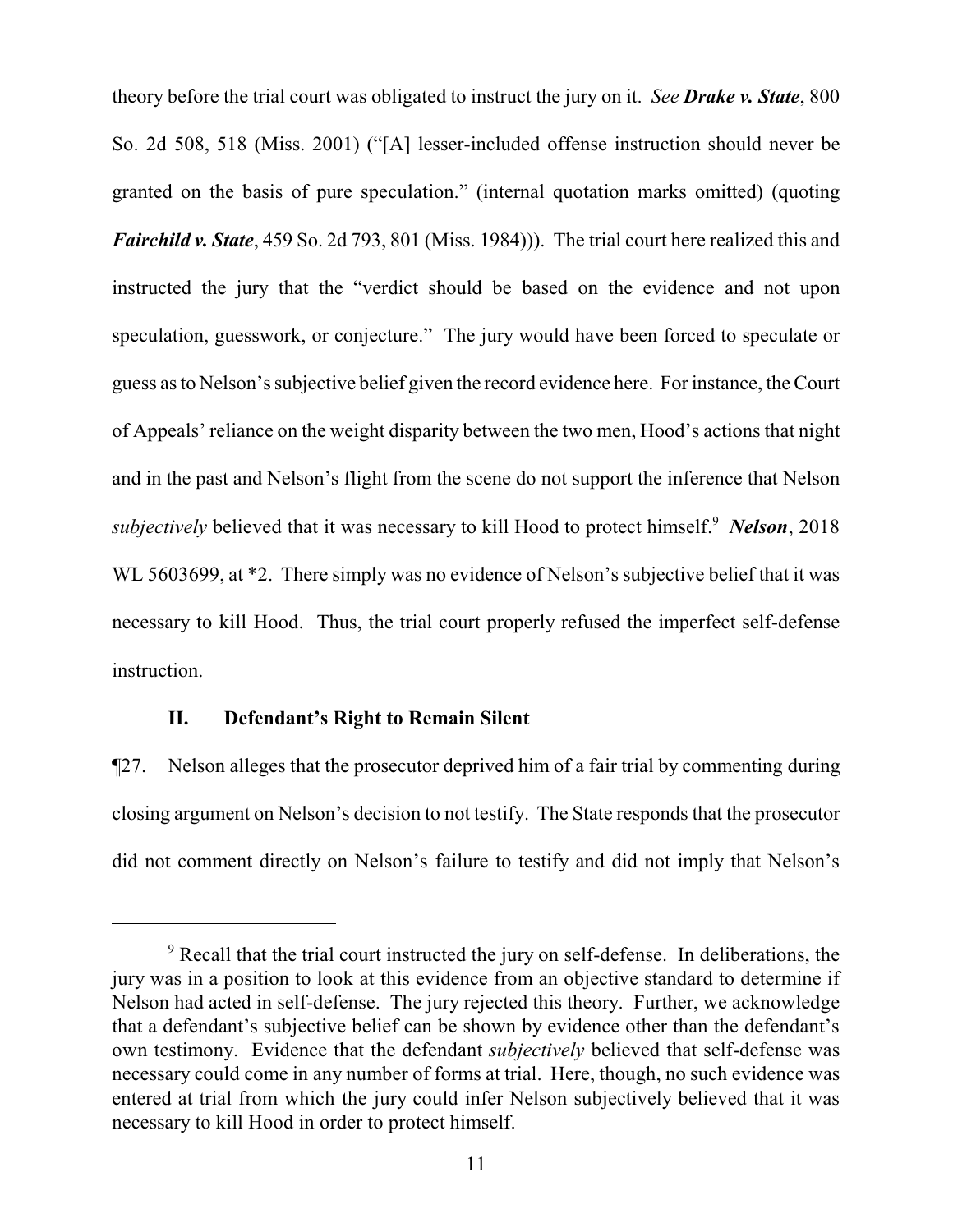silence was improper or indicative of guilt.

¶28. "A criminal defendant has the right to elect not to take the witness stand in his own defense." *Wright v. State*, 958 So. 2d 158, 161 (Miss. 2007) (citing Miss. Const. art 3, § 26; U.S. Const. amend. V). "Balanced against this constitutional interest is the rule that attorneys are to be given wide latitude in making their closing arguments." *Id.* "[T]his Court has recognized that a direct comment on a defendant's failure to testify is not allowed and constitutes reversible error." *Jimpson v. State*, 532 So. 2d 985, 991 (Miss. 1988) (citing *Livingston v. State*, 525 So. 2d 1300, 1305–08 (Miss. 1988), *overruled by Wright*, 958 So. 2d at 164–65). "There is a difference however, between a comment on the defendant's failure to testify and a comment on the failure to put on a successful defense." *Id.*

¶29. Thus, "[t]he question is whether the prosecutor's statement can be construed as commenting upon the failure of the defendant to take the stand." *Wright*, 958 So. 2d at 161 (citing *Ladner v. State*, 584 So. 2d 743, 754 (Miss. 1991)). "When the statement is not an outright violation, this Court will review the facts on a case-by-case basis." *Id.* at 166 (citing *Logan v. State*, 773 So. 2d 338, 348 (Miss. 2000)). Further, "when considering whether an attorney's comment during opening or closing statements was improper, this Court must determine 'whether the natural and probable effect of the improper argument is to create unjust prejudice against the accused so as to result in a decision influenced by the prejudice so created.'" *Anderson v. State*, 62 So. 3d 927, 940 (Miss. 2011) (quoting *Tate v. State*, 20 So. 3d 623, 629 (Miss. 2009)).

#### **A. Comments about Smiley**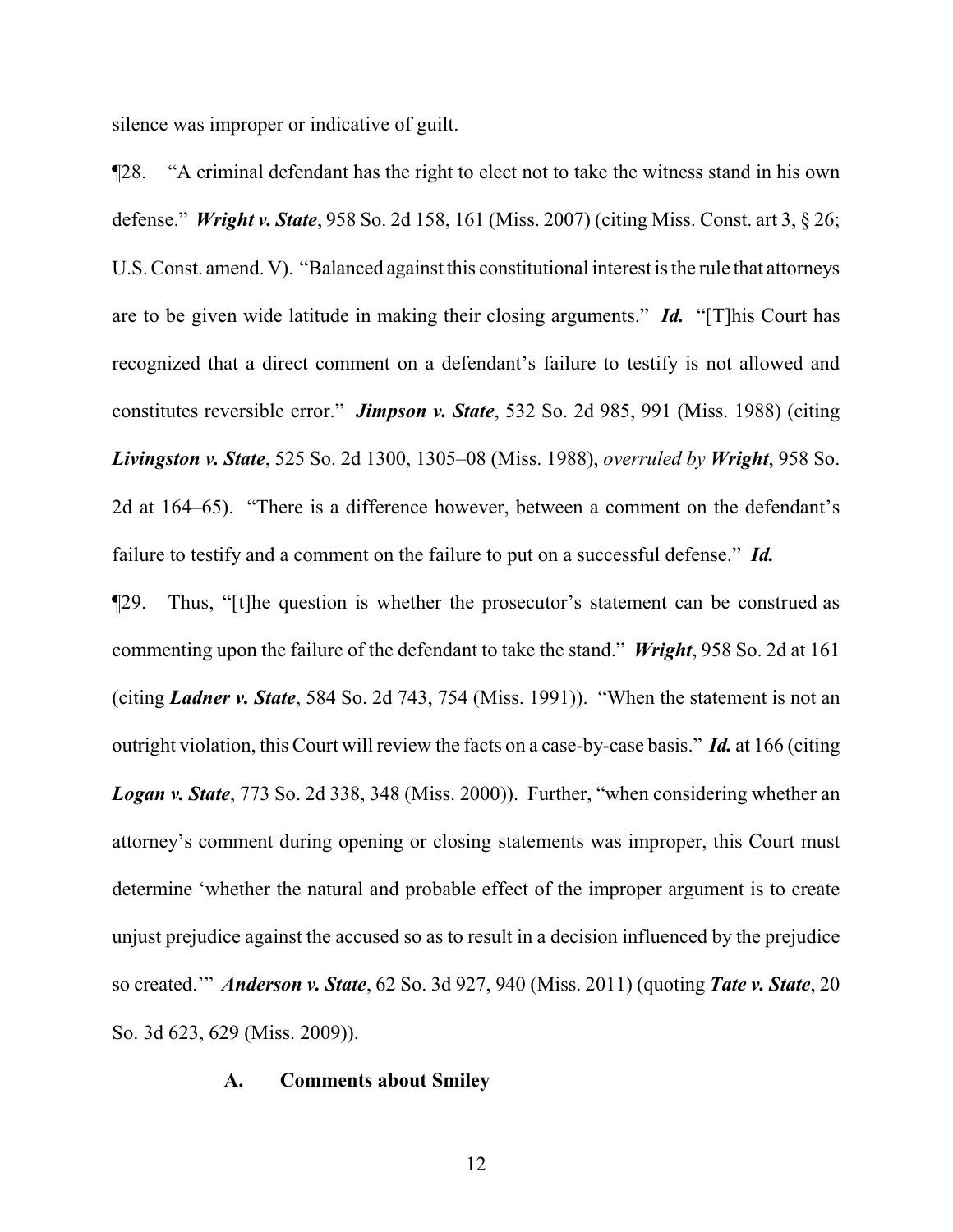¶30. While discussing the flight jury instruction, the prosecutor commented on the failure of Smiley to testify. The prosecutor argued, "In any event after that, by his own statement, he gets in a car with Smiley. Who apparently Smiley [sic] had been there the whole time and witnessed all of these events. We don't know who Smiley is. I can't issue a subpoena for him." At this point, defense counsel objected, and the trial court overruled the objection. The prosecutor continued,

But apparently, in his statement—and you can read it, he calls Smiley to come pick him up. So Smiley apparently was there when the shooting occurred, because he immediately got in the car and drove off with Smiley. I still don't know who Smiley is. And I haven't seen Smiley come up here to testify as to what he saw.

¶31. The State did not deprive Nelson of a fair trial by commenting on his failure to testify. The prosecutor's remarks were directed at Nelson's failure to call Smiley to testify, not Nelson's right to remain silent. The comment fit within the prosecutor's argument to explain the flight instruction to the jury and to encourage the jury to infer a "conscious sense of guilt" on Nelson's part. Noting the fact that Smiley did not testify was a "comment on the lack of [a] defense, and such comment will not be construed as a reference to the defendant's failure to testify by innuendo and insinuation." *Wright*, 958 So. 2d at 161 (citing *Shook v. State*, 552 So. 2d 841, 851 (Miss. 1989)).

¶32. Also, while it is generally improper to comment on the failure of either party to call a witness who is equally accessible to both parties, "[w]here a defendant fails to call a witness more available to him and presumptively in a closer relationship with him, the state is fully entitled to comment on the party's failure to call the witness." *Ross v. State*, 603 So.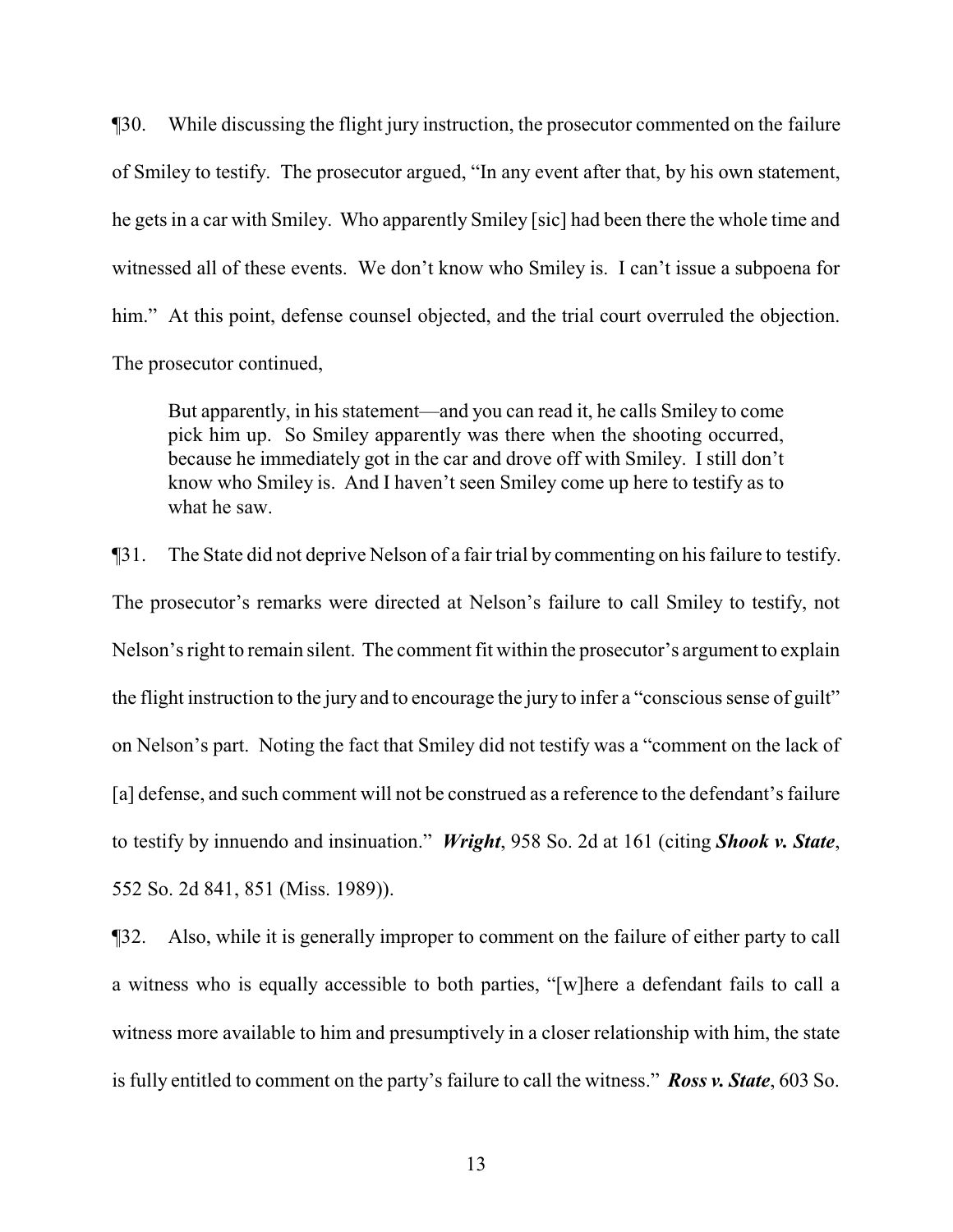2d 857, 864 (Miss. 1992) (citing *Brown v. State*, 200 Miss. 881, 27 So. 2d 838, 841 (1946)). In his statement, Nelson told Officer Harris that Smiley was "a friend of mine . . . in from Tuscaloosa, Alabama." As such, Smiley was more available to Nelson and presumptively in a closer relationship with him. Thus, the trial court did not err in overruling Nelson's objection.

### **B. Comment about Chiquita Nelson**

¶33. At the end of his closing argument, the prosecutor noted that Nelson's mother, Chiquita, was in the front yard during the altercation and shooting. Next, he argued, "And you can attached [sic] whatever weight or importance you choose to attach to it. But the mother of the defendant is not here to testify." Thus, the prosecutor commented on Nelson's decision to not call Chiquita to testify and did not comment on Nelson's right to remain silent. "Without reaching the question of whether the prosecutor's comments were otherwise objectionable, theywere not a comment on the defendant's right to remain silent." *Anderson v. State*, 62 So. 3d 927, 941 (Miss. 2011).<sup>10</sup>

#### **CONCLUSION**

¶34. Because no evidentiary basis in the record supports the grant of an imperfect selfdefense instruction, we reverse the judgement of the Court of Appeals and find that the trial court did not err in refusing the instruction. Further, after review, we find that the State did

<sup>&</sup>lt;sup>10</sup> Also, as Nelson concedes, defense counsel failed to object at trial to the prosecutor's comment about Chiquita. As such, we decline to review the issue further. *See Dampier v. State*, 973 So. 2d 221, 235–36 (Miss. 2008) (concluding that failure to object to "comments in closing argument creates a procedural bar" when the comments did not infringe on constitutional rights).